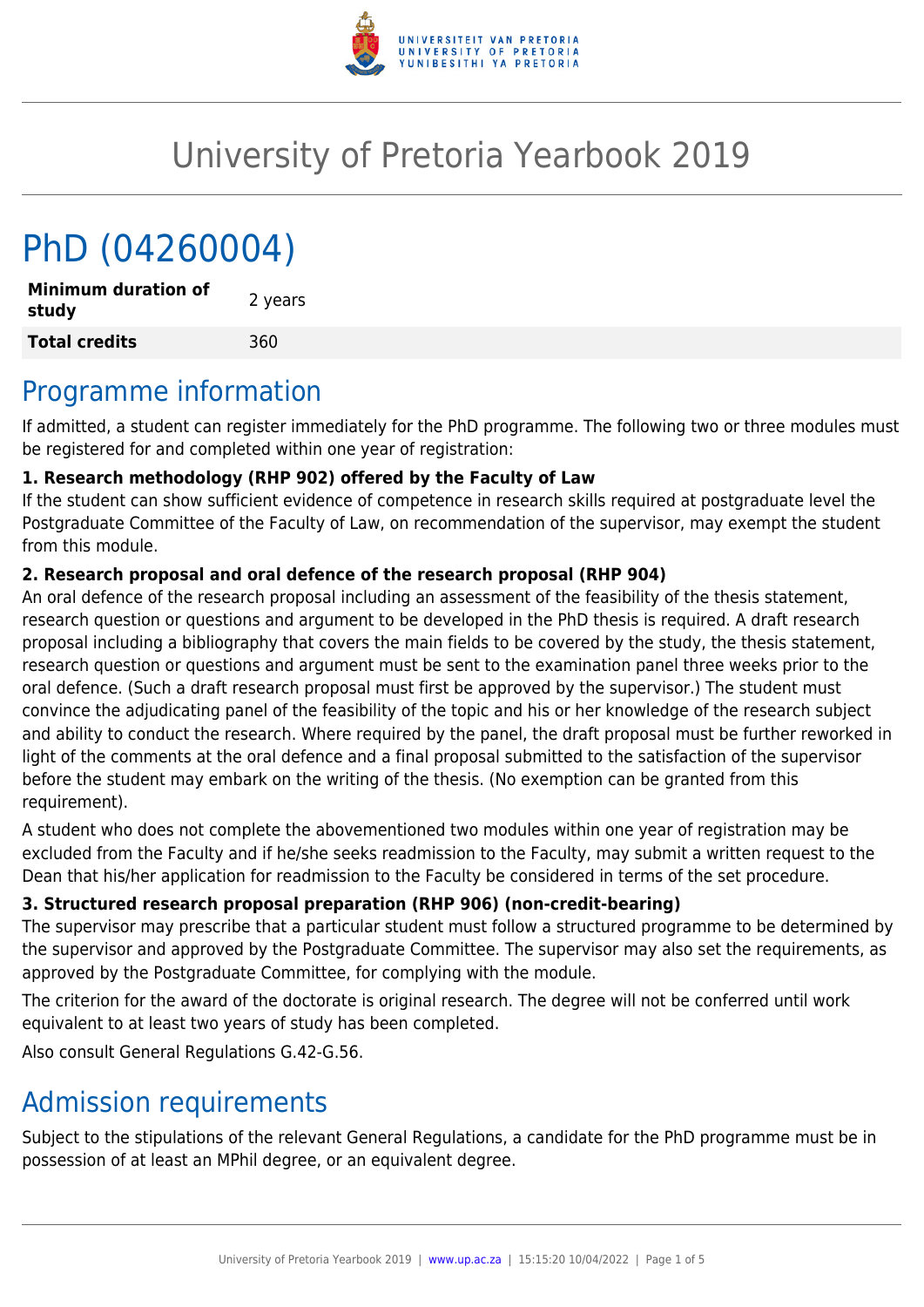

Where applicable a candidate must apply to SAQA for an evaluation of their foreign qualification.

The Faculty Board may grant exemption from the above conditions.

A candidate for the DPhil PhD programme must submit a writing portfolio consisting of the MPhil minidissertation/dissertation and/or other recent research-based essays, assignments or the like, as well as a letter of motivation and a preliminary research statement (an 800 word description of the proposed research field indicating a research topic, the broad scope of the proposed study, a tentative research problem and an indication of how the proposed doctorate will contribute to scholarship in the relevant field).

A candidate will only be admitted to the PhD programme if he/she obtained at least 65% (or the equivalent of this mark) for the dissertation or mini-dissertation of the preceding master's degree (or an equivalent degree). Where an average of below 65% was achieved, the student may be admitted on recommendation of the relevant head of department after consultation with potential supervisor(s) and consideration of other factors, including relevant work experience, other academic qualifications and any relevant professional admission examination.

A candidate will only be admitted to the PhD programme if the Faculty can provide a suitable supervisor in light of the applicant's preliminary research statement and writing portfolio. If the potential supervisor is not satisfied with the preliminary research statement, the potential supervisor should assist the candidate in developing and formulating a research statement before a final decision on admission to the programme is taken.

Where a potential supervisor declines to accept a candidate for a reason other than the lack of capacity (current supervision load or lack of relevant expertise), the dean on advice of the postgraduate committee may issue appropriate directives to the relevant head of department (such as obtaining the input of an independent expert) before making a final decision.

The dean, on advice of the postgraduate committee, may advise a candidate to enrol for the MPhil: Research programme instead of the PhD programme.

### Additional requirements

Subject to the stipulations of the relevant General Regulations, a candidate for the PhD programme must be in possession of at least an MPhil degree, or an equivalent degree.

Foreign qualifications are subject to SAQA evaluation.

The Faculty Board may grant exemption from the above conditions.

A candidate will only be admitted to the PhD programme if he/she complies with a standard of competence in applicable subjects as determined by the head of department, also taking into account the candidate's academic record and any applicable experience.

A candidate will only be admitted to the PhD programme if the Faculty can provide a suitable supervisor in light of the applicant's preliminary research proposal.

### Pass with distinction

#### **Thesis and article**

The PhD degree is conferred by virtue of a thesis, and an oral defence of the thesis. The topic of the thesis must be relevant to a discipline in the field of legal studies, and be approved by the Dean. (See the relevant General Regulation for finalisation of the thesis.) The final copy of the thesis must be accompanied by a proof of submission of an article to an accredited journal. The article must be based on the research that the student has conducted for the thesis and be approved by the supervisor.

#### **Agreement**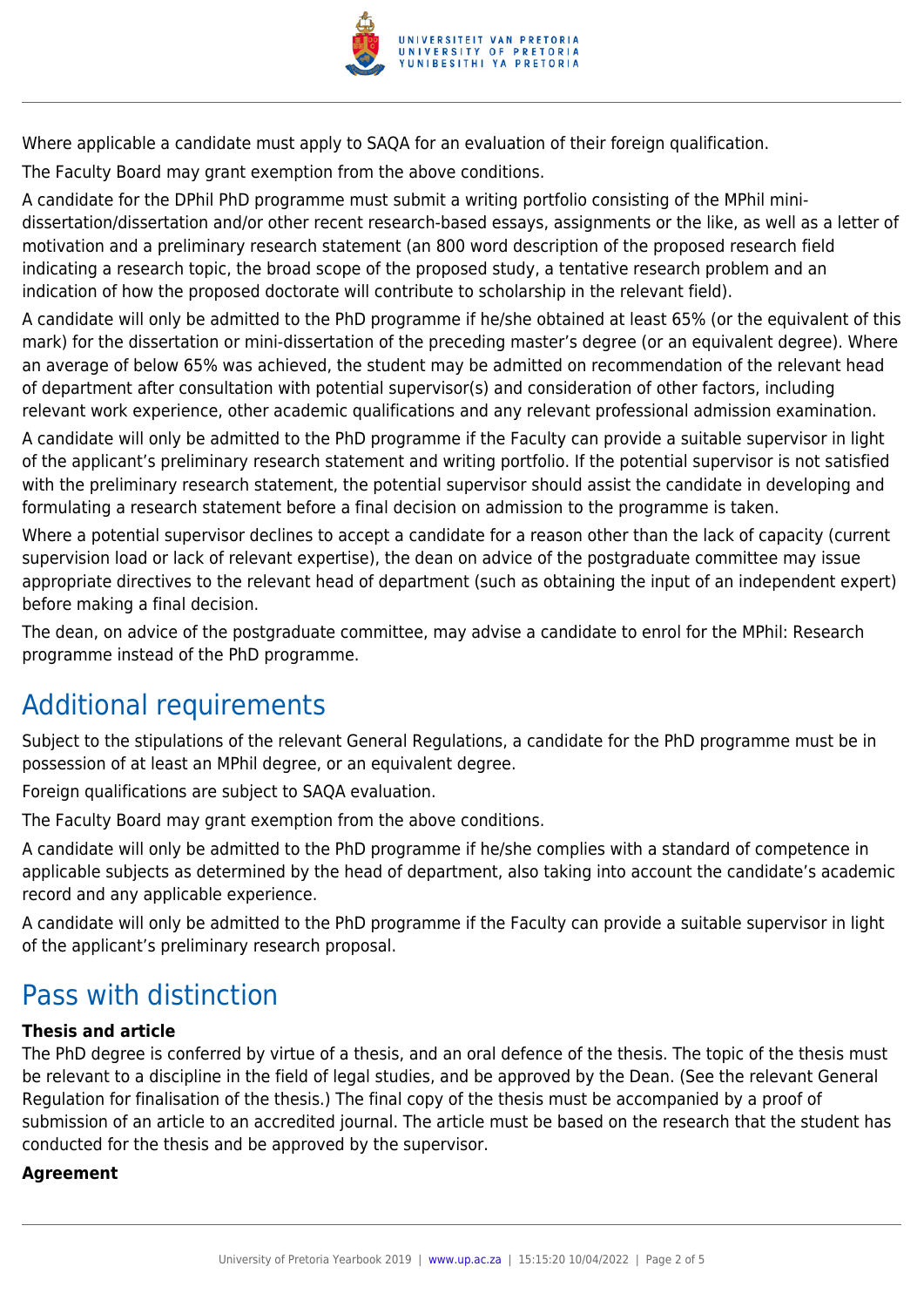

A written agreement between the student and supervisor should be signed. The document serves as the basis for the interaction between the student and the supervisor. It indicates their individual roles, responsibilities and expectations and making it clear that they are entering into a binding undertaking with each other. The supervisor has the responsibility to ensure that the thesis is properly prepared by the student.

#### **Oral defence of the thesis**

After receipt of the reports of the external examiners, the examiners' recommendations in terms of G.50.4(d)(ii) which are preliminary in nature, must be subjected to the successful completion of revisions as required by the examiners and recommendations of the Postgraduate Committee. In exceptional cases and when recommended by the HOD and/or supervisor, the Postgraduate Committee may require that the candidate be called for an oral examination to question or to confirm these revisions and recommendations. The Postgraduate Committee may also require an oral examination when the examiners' reports do not reflect substantial consensus.

The supervisor may also arrange a public lecture on the topic to be presented by the candidate. The public lecture as such will not have a bearing on the outcome of the thesis.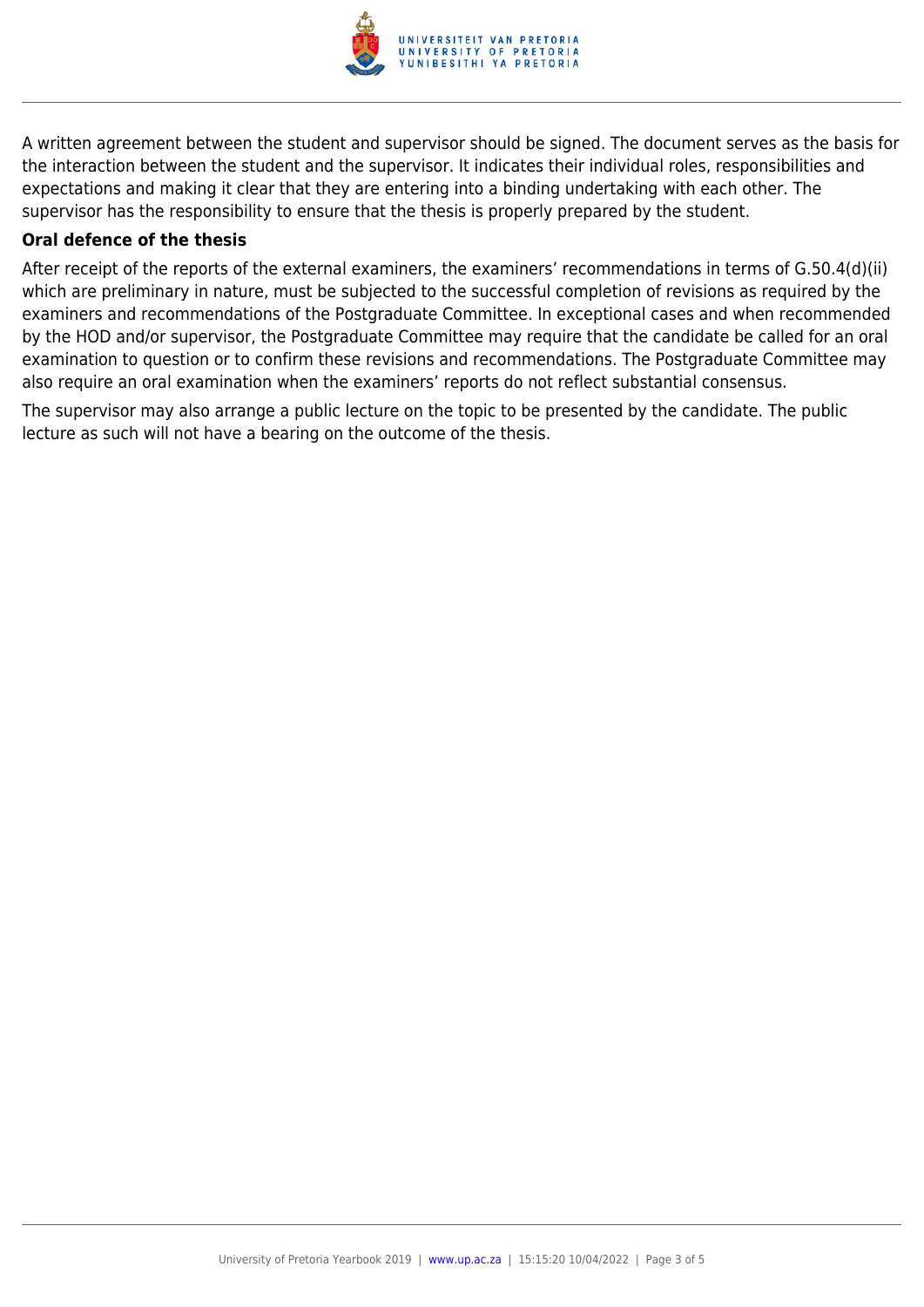

### Curriculum: Year 1

**Minimum credits: 360**

### **Core modules**

[Thesis: Law 990](https://www.up.ac.za/faculty-of-education/yearbooks/2019/modules/view/DPI 990) (DPI 990) - Credits: 360.00 [Research methodology 902](https://www.up.ac.za/faculty-of-education/yearbooks/2019/modules/view/RHP 902) (RHP 902) - Credits: 5.00 [Research proposal and oral defence of the research proposal 904](https://www.up.ac.za/faculty-of-education/yearbooks/2019/modules/view/RHP 904) (RHP 904) - Credits: 5.00